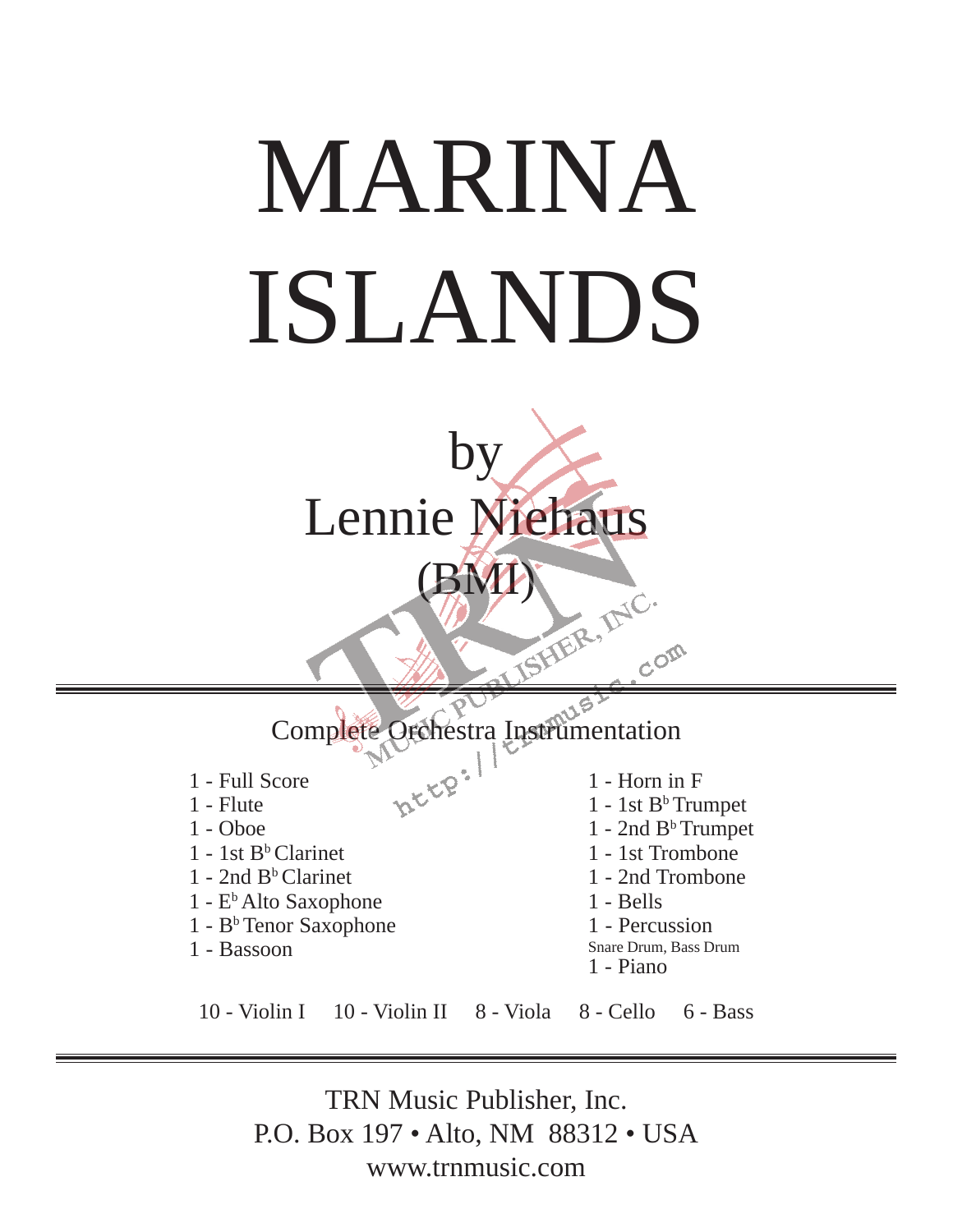## **About the Composer - - -**



Alto saxophonist **Lennie Niehaus** was born into a musical family in St. Louis, Missouri, but moved to Los Angeles when he was 7 years old. He grew up listening to his father playing the violin and his sister playing piano. At an early age he started playing the violin and later became interested in playing the oboe, the bassoon and finally the alto sax. Playing with various jazz bands as a teenager, he wrote arrangements and compositions for them. He graduated cum laude from Cal State Los Angeles where he majored in theory and composition.

 In 1951, he auditioned for Stan Kenton and was asked to join the band. After playing with Stan for three months, at which time he received his draft notice to go into the Army. There he was able to get into the concert band, where he played the oboe. He made use of his off time by forming various jazz groups, such as quartets, quintets and an octet. While he

was in the Army, he met Clint Eastwood, who was a jazz fan. Upon his discharge he was rehired by Stan Kenton to replace saxophonist Lee Konitz, one of Lennie's early influences, the other being Charlie Parker. During his tenure with Stan, he wrote many arrangements and compositions numbering between 150 and 200, many of which were recorded.

 In 1955, at the New York jazz club "Birdland," Lennie was presented the Alto Sax New Star Jazz Critic's Award. After five years with Stan (1954-59), Lennie decided to return to Los Angeles and concentrate on his writing. While playing with Kenton, he had signed an exclusive recording contract with Les Koenig of Contemporary Records. He did many albums with various instrumentations on which composing and arranging all the material. In addition, with the groups he recorded in different venues.

 Lennie started writing for TV, and orchestrating for Jerry Fielding, who was writing for film. He also became interested in writing for publishers and also found a need for material to teach young saxophone players how to play with a jazz conception. This idea became a series of seven books ranging from easy to more advanced that are still selling today.

 His relationship with Jerry Fielding, who was writing several movies for Clint Eastwood, renewed his friendship with Clint. With Fielding's untimely death, Clint called Lennie and asked him to compose a movie that had just finished entitled "Tightrope." This collaboration evolved into many other movies, such as "Bird" (for which he was nominated for Best Score by the British Film Institute), "Unforgiven," "The Bridges of Madison County," "Space Cowboys," and many others. Independent of Eastwood, he wrote a jazz score called "Lush Life," for which he received and Emmy for best composition, wrote the music for the animated movie "Pochahontas II," and composed music for many other movies for television and cable.

 Lennie was commissioned to write a jazz suite for a concert which was a tribute to Clint Eastwood. It was performed by the Carnegie Hall Jazz Orchestra and conducted by him. In 2003, he had the honor of conducting the Boston Symphony Orchestra, performing the music of "Mystic River." The following year he was asked by the BBC to play in, and conduct, their jazz orchestra in London. After returning home from England, he recorded with his octet "Live at the Lighthouse at Hermosa Beach."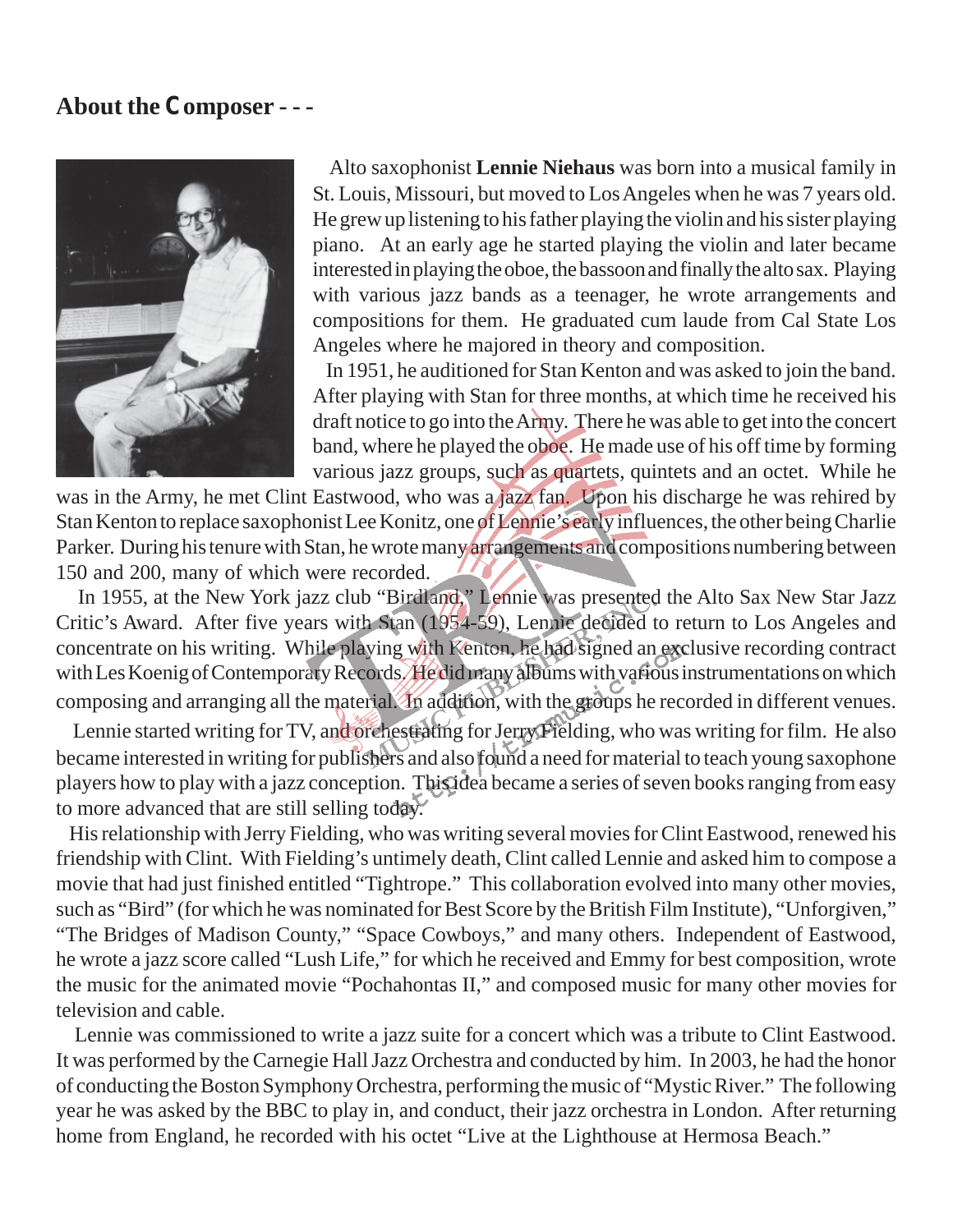## **MARINA ISLANDS**



TRN2002-39

Copyright © MMII by TRN MUSIC PUBLISHER, INC. All Rights Reserved. Printed in U. S. A. International Copyright Secured.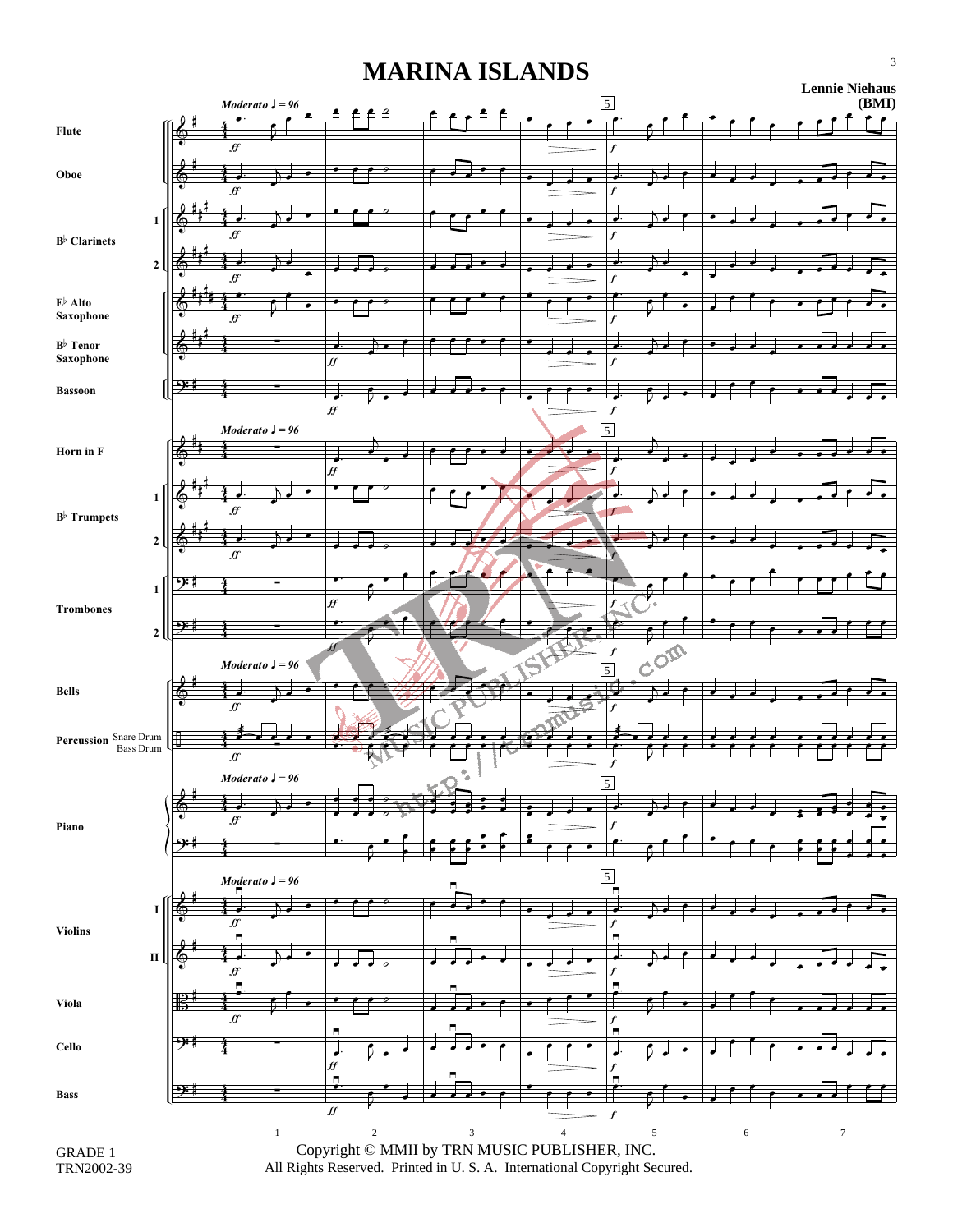

 $\overline{\phantom{a}}$ **Bass**  $\overline{\cdot}$  $10\,$  $11\,$  $12\,$  $13\,$  $\,$  8  $\,$  $\overline{9}$  $14\,$  $15\,$ TRN2002-39

 $\sqrt{4}$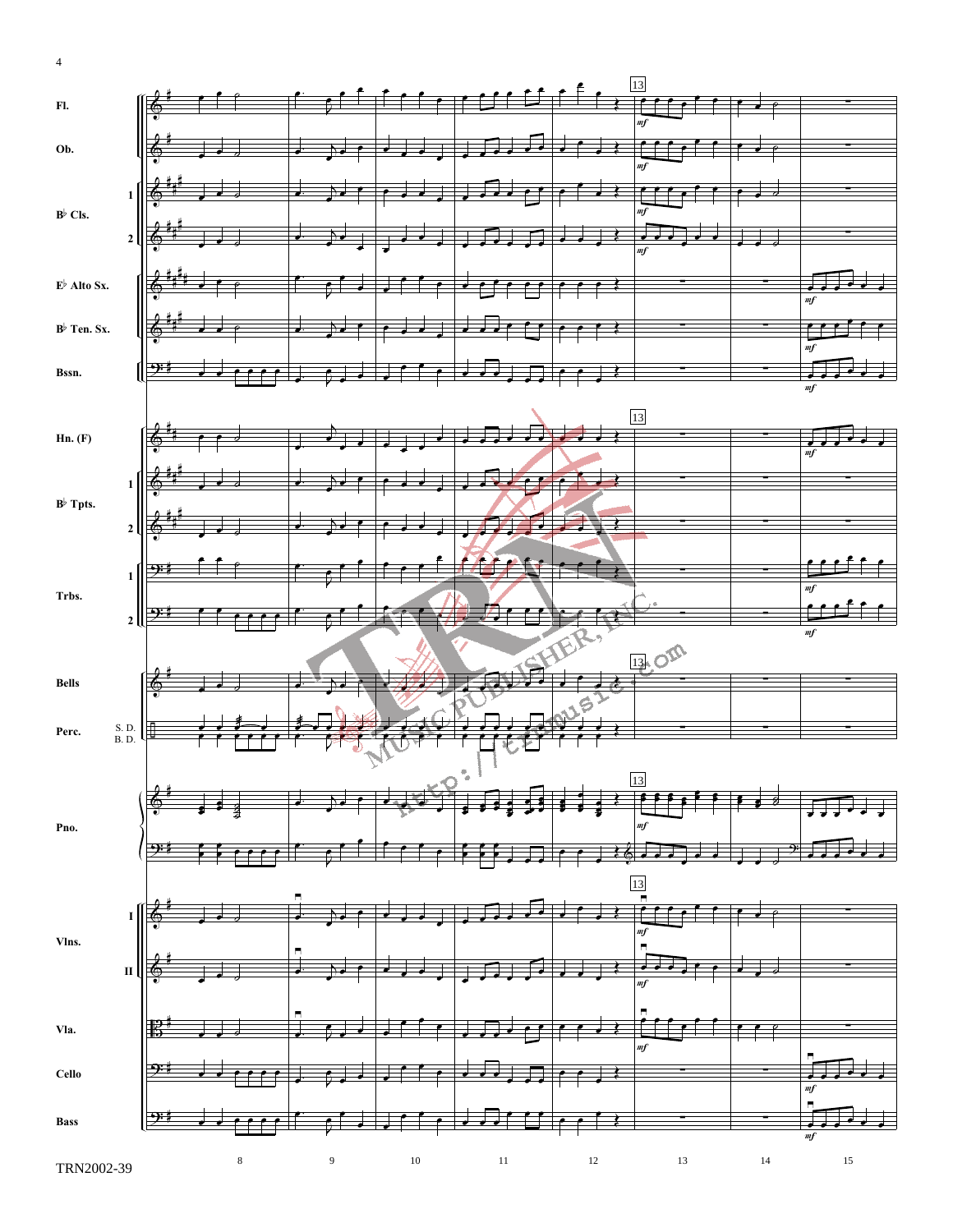

 $\sqrt{5}$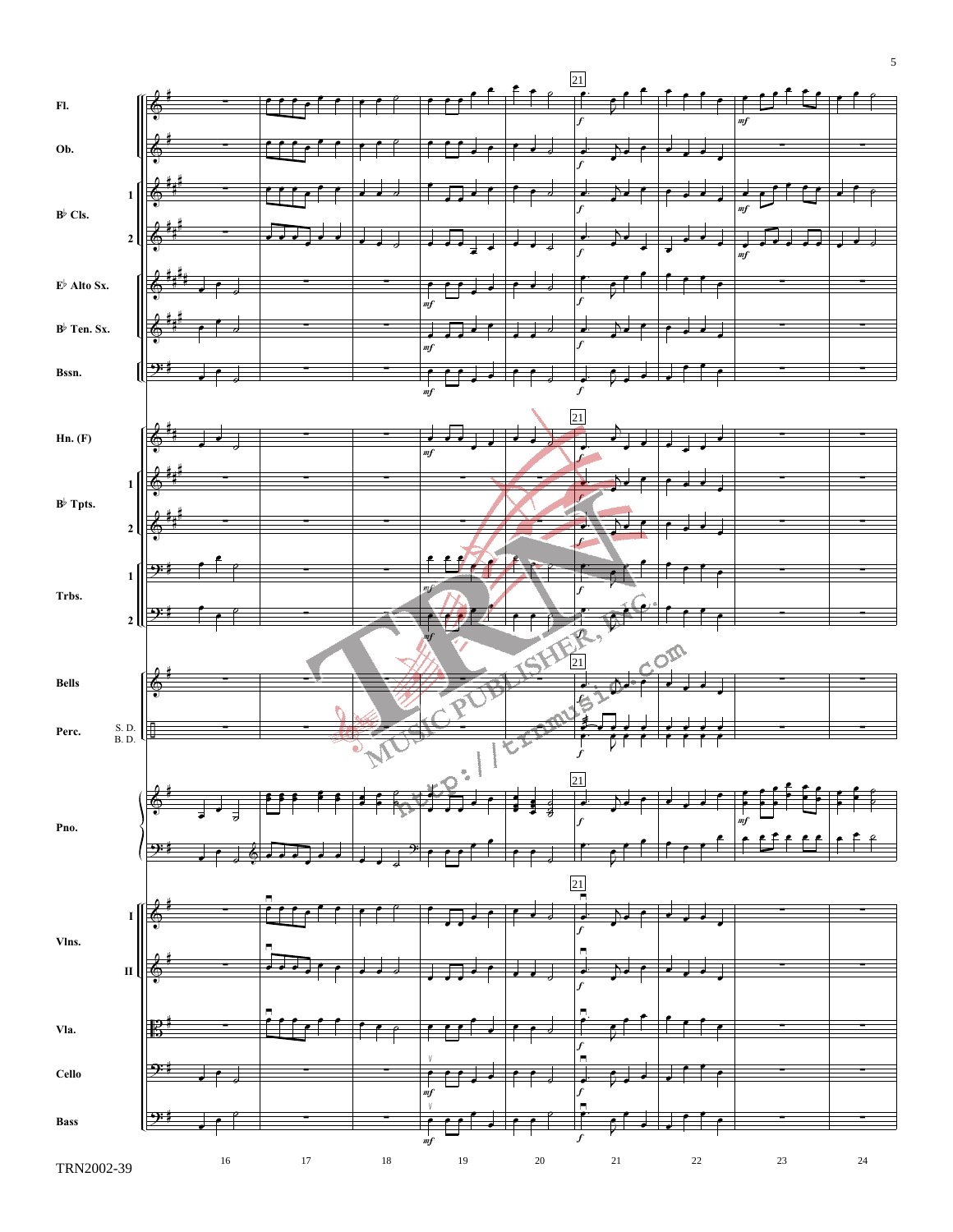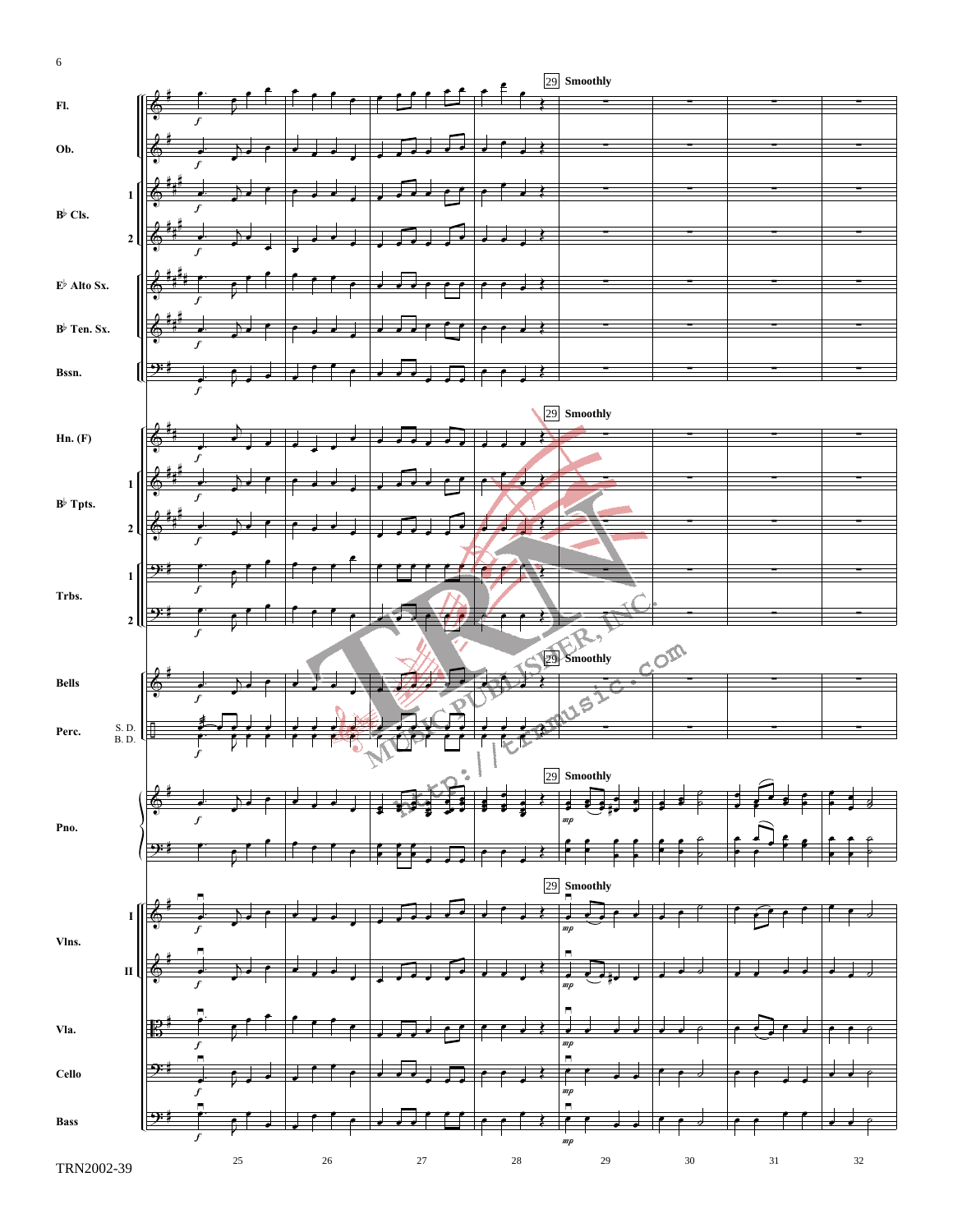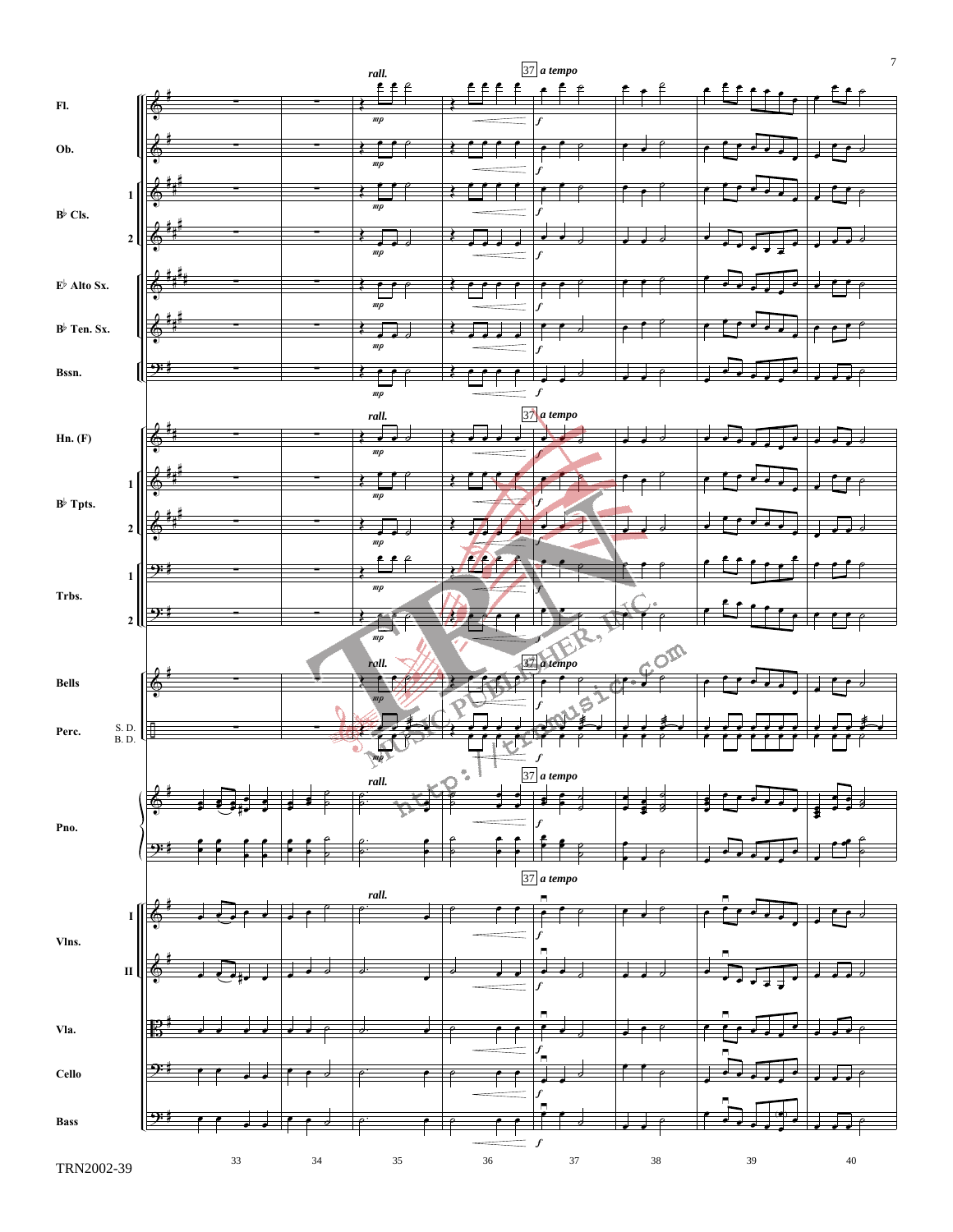

TRN2002-39

42

44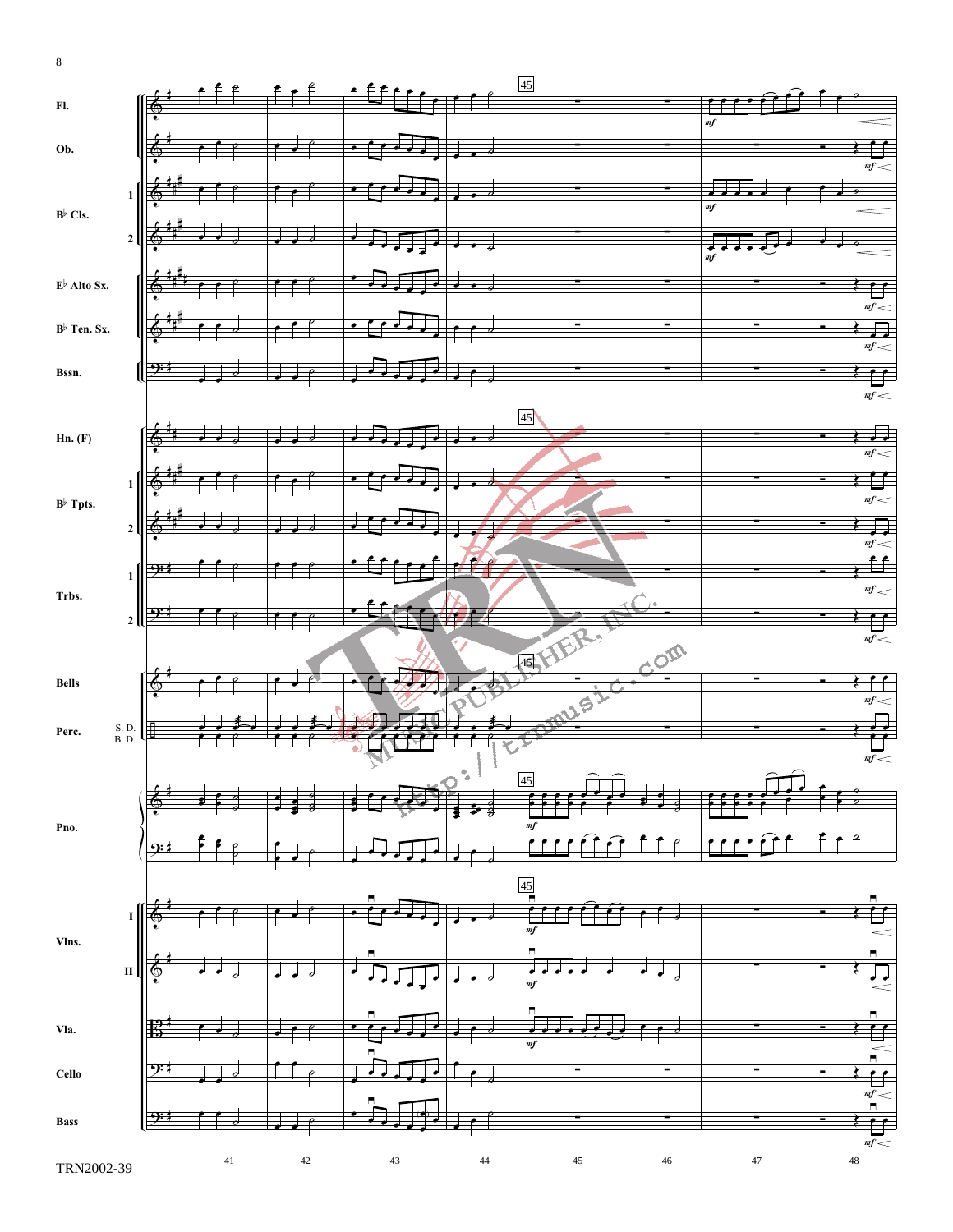![](_page_8_Figure_0.jpeg)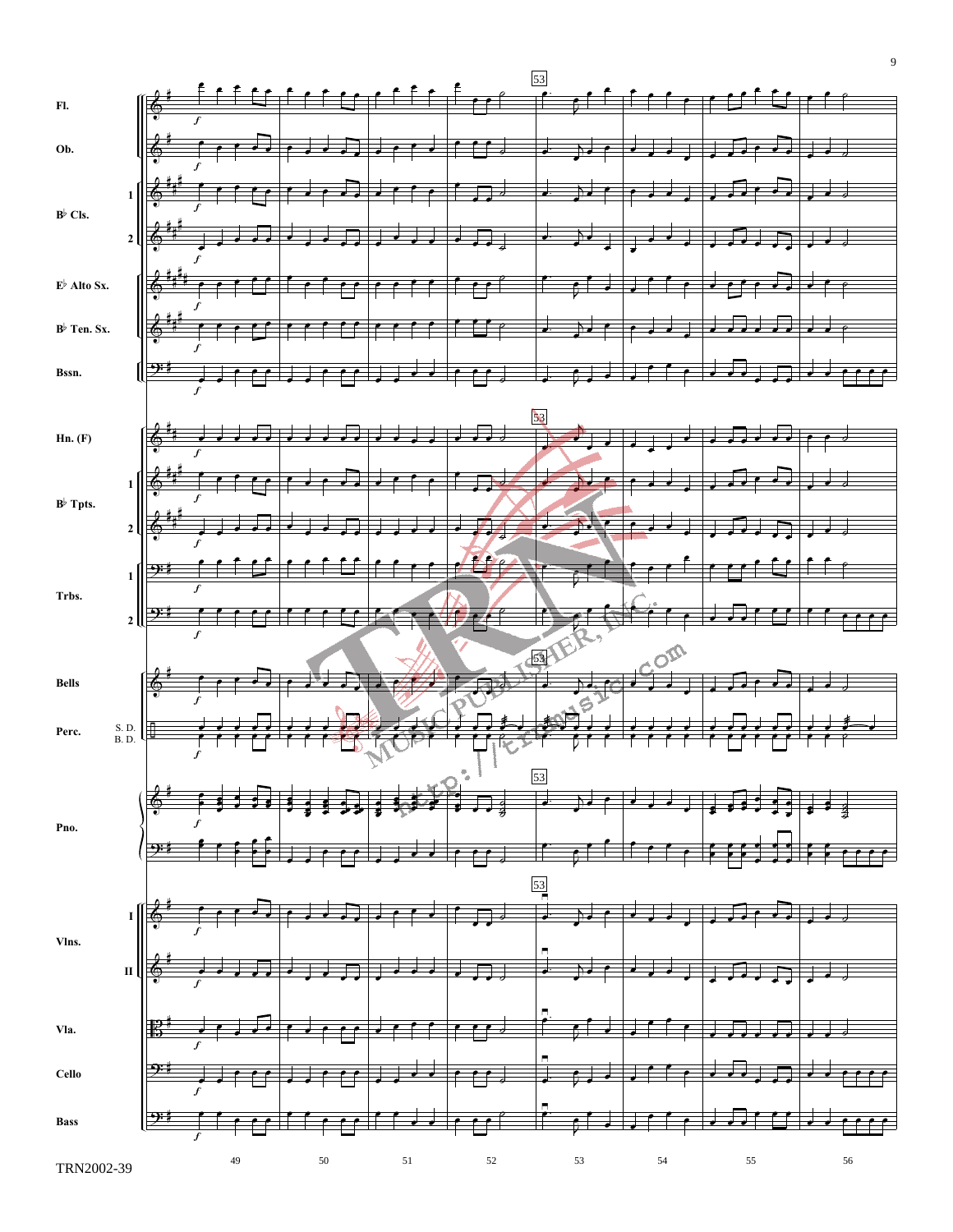![](_page_9_Figure_0.jpeg)